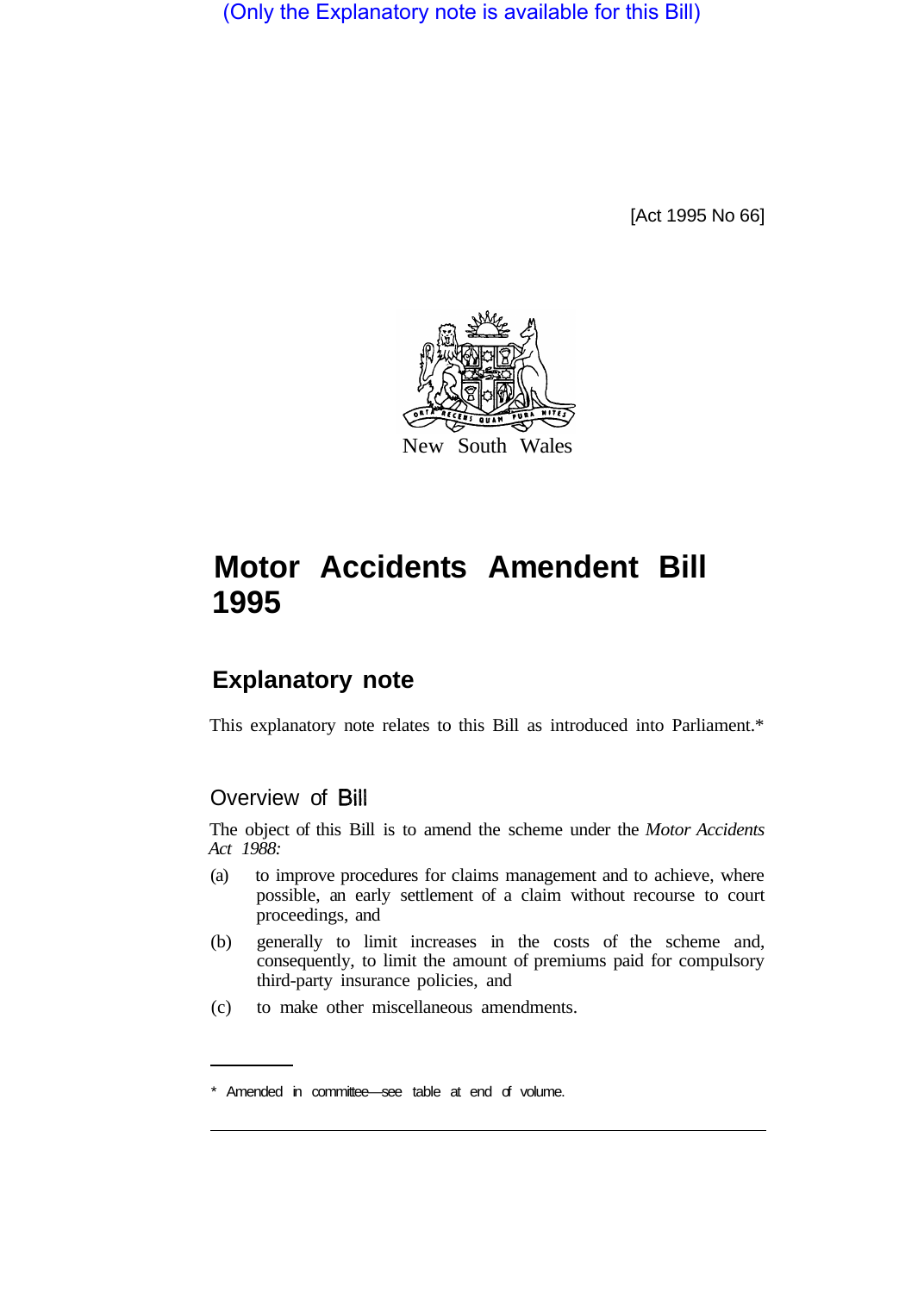**Explanatory note** 

# Outline of provisions

**Clause 1** sets out the name (also called the short title) of the proposed Act.

**Clause 2** provides for the commencement of the provisions of the proposed Act. The amendments relating to the limitation of damages for non-economic loss are backdated to the date on which the Government announced the proposed changes, namely, 26 September 1995.

**Clause 3** gives effect to the amendments to the *Motor Accidents Act 1988*  set out in Schedule 1.

# **Schedule 1 Amendments**

**Schedule 1** amends the *Motor Accidents Act 1988* in the following respects.

#### **Objects**

A number of amendments are made to the *Motor Accidents Act 1988* to state the objects of the Act as a whole, or the objects of a Part of the Act, or the objects of a particular section of the Act. The amendments are made by **Schedule 1 [1], [8], [11], [14], [15], [22], [22], [22], [30], [31], [34]** and **[36]** 

Proposed section 2B (inserted into the Act by **Schedule 1 [l])** requires the Act to be interpreted, and discretions conferred under the Act to be exercised, in a way that promotes its objects.

## **Definition of "injury"**

The definition of *injury* in the *Motor Accidents Act 1988* is substituted by Schedule 1 [4] in order to remove an overlap that exists between motor accident claims and workers compensation claims. **Schedule l [2]** and **[3]**  make consequential amendments.

## **Coverage of third-party policies**

The amendments made by **Schedule 1 [6]** and **[41]** will limit the coverage available under a third-party policy in the case of vehicles subject to unregistered vehicle permits under Regulation 53A of the *Motor Traffic Regulations 1935* to those vehicles only when used or operated on a public street in New South Wales.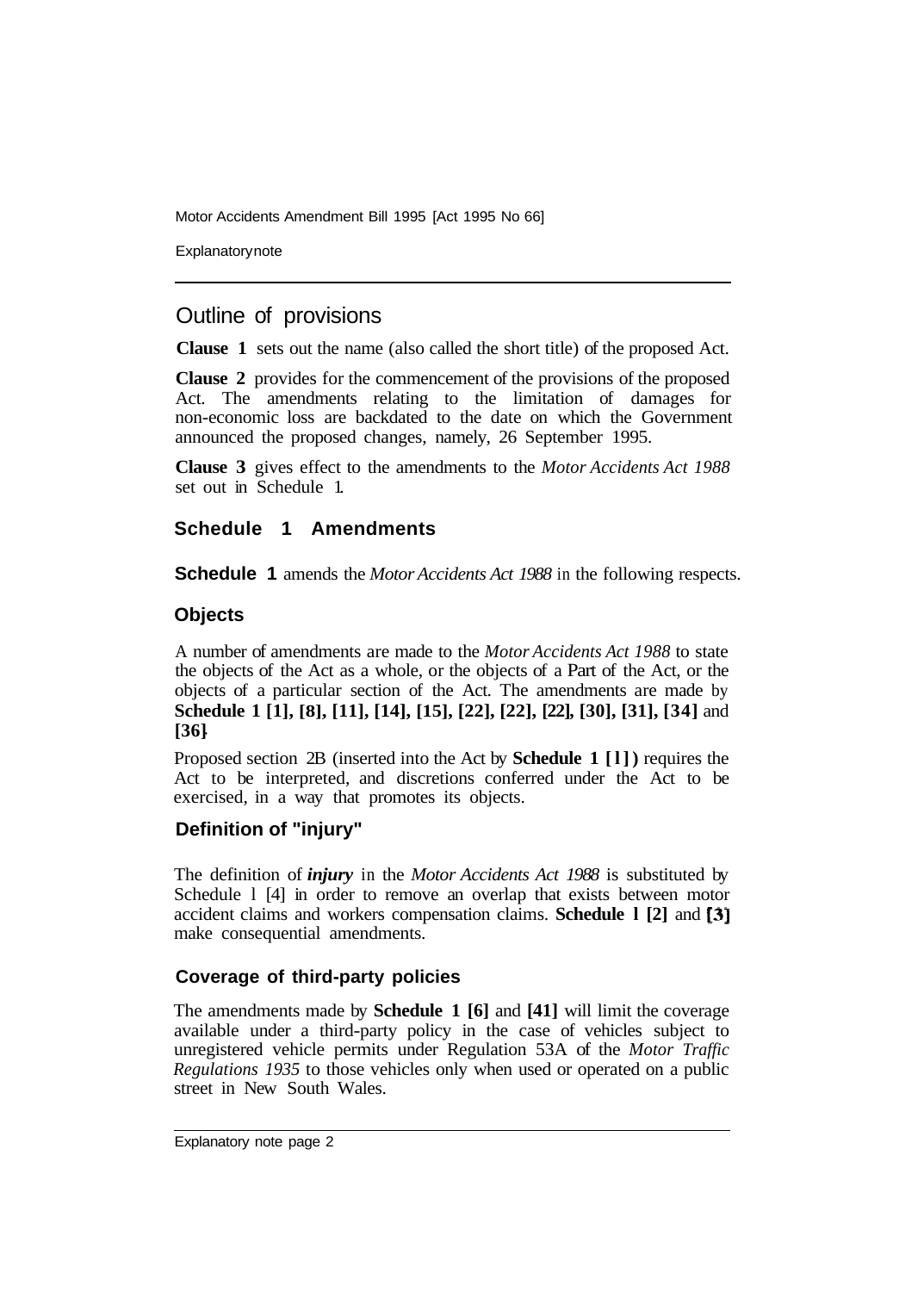Explanatorynote

## **Claims against the Nominal Defendant**

**Schedule 1 [7]** amends section 27 of the *Motor Accidents Act 1988* to the effect that claims can only be made against the Nominal Defendant in respect of vehicles that are capable of being (with or without the repair of minor defects) and are required to be registered for use on a public street (including trailers), or are exempt from registration.

## **Mitigation of damages**

**Schedule 1 [9]** amends section 39 of the *Motor Accidents Act 1988* to make it clear that a person injured in a motor accident is under a duty to mitigate his or her damages and specifies some of the things that will comprise mitigation.

## **The requirement for "a full and satisfactory explanation"**

Under the *Motor Accidents Act 1988* a claimant who fails to comply with a duty imposed by the Act or who delays the carrying out of a procedure regulated by the Act is required to give the court "a full and satisfactory explanation". **Schedule 1 [10]** inserts a definition of this expression to make it clear that the explanation, rather than being full and complete, must address the real reasons for the claimant's failure.

## **Motor Accidents Authority's access to police information**

**Schedule 1 [13]** inserts proposed section 42A into the *Motor Accidents Act 1988.* In order to facilitate the early settlement of claims, the proposed section gives the Authority a right to obtain police information concerning a motor accident and to pass that information on to the parties to the accident (or appropriate representatives) and to relevant insurers. A statement so provided to or by the Authority will not be admissible in legal proceedings concerning a claim.

## **Late making of claims**

**Schedule 1 [15]** substitutes section 43A of the *Motor Accidents Act 1988.*  The substituted section makes the requirement that, in addition to giving a full and satisfactory explanation for delay, the late making of the claim will only be allowed if the total damages likely to be awarded to the claimant are not less than 10 per cent of the maximum amount that is prescribed under the Act as at the date of the relevant motor accident as damages for non-economic loss.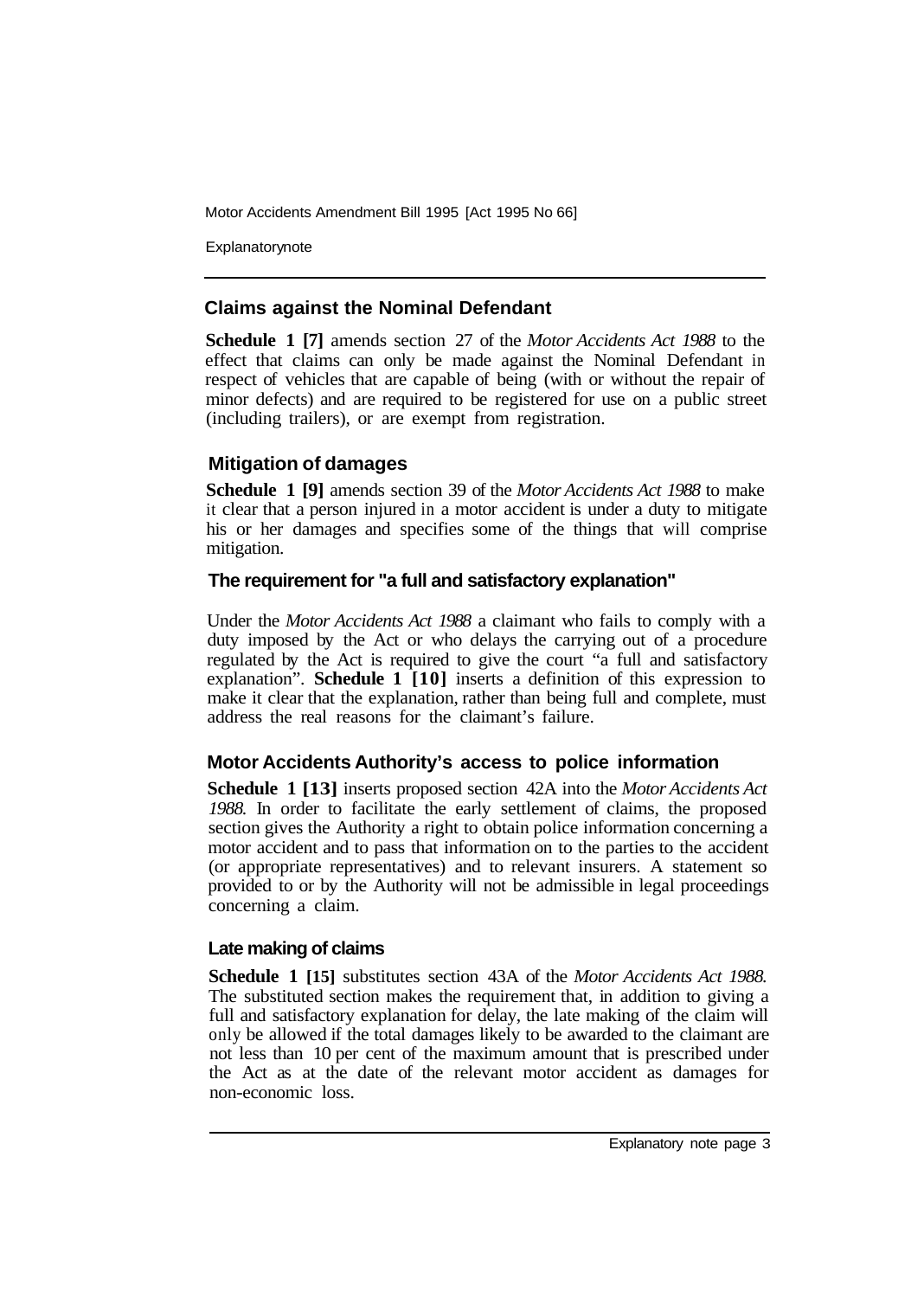**Explanatory note** 

#### **Insurer's duty to try to resolve claims**

**Schedule 1 [19]** amends section 45 of the *Motor Accidents Act 1988*  relating to an insurers' obligation to make reasonable payments for necessary hospital, medical, pharmaceutical and rehabilitation expenses from the time of admitting liability, to include a requirement to make interim payments for necessary and reasonable respite care expenses in respect of a claimant who is seriously injured.

**Schedule 1 [20]** also amends section 45 to provide that payments made under the section are a statutory defence to any further claims for damages under that section.

#### **Power of insurer to intervene in legal proceedings**

**Schedule 1 [21]** inserts proposed section 47A into the *Motor Accidents Act 1988.* The proposed section will give insurers limited power to intervene in proceedings for the purpose of arguing that the indemnification of the defendant should not be met under the compulsory third-party policy.

#### **Provision of information to facilitate settlement of claim before commencing court proceedings**

**Schedule 1 [23]** inserts proposed section 50A into the *Motor Accidents Act 1988.* The proposed section requires a claimant, when the claimant has sufficient information to enable a proper assessment of the claimant's full entitlement to damages and before commencing court proceedings, to give that information to the person's insurer.

#### **Time limitations on commencement of court proceedings**

**Schedule 1 [24]–[27]** make amendments that identify the period before which court proceedings cannot be commenced, the period during which they may be commenced and the period after which they may only be commenced with the leave of the court granted after hearing a full and satisfactory explanation for the delay. The object of the amendments is to ensure that court proceedings are neither commenced at an inappropriately early stage nor too remotely from the motor accident to which they relate.

Under the amendments, a claimant cannot commence court proceedings until the later or latest of the following events has occurred:

- 6 months have passed since giving notice of the claim
- 90 days have passed since the information sufficient to enable a proper assessment of the claimant's full entitlement to damages has been given under proposed section 50A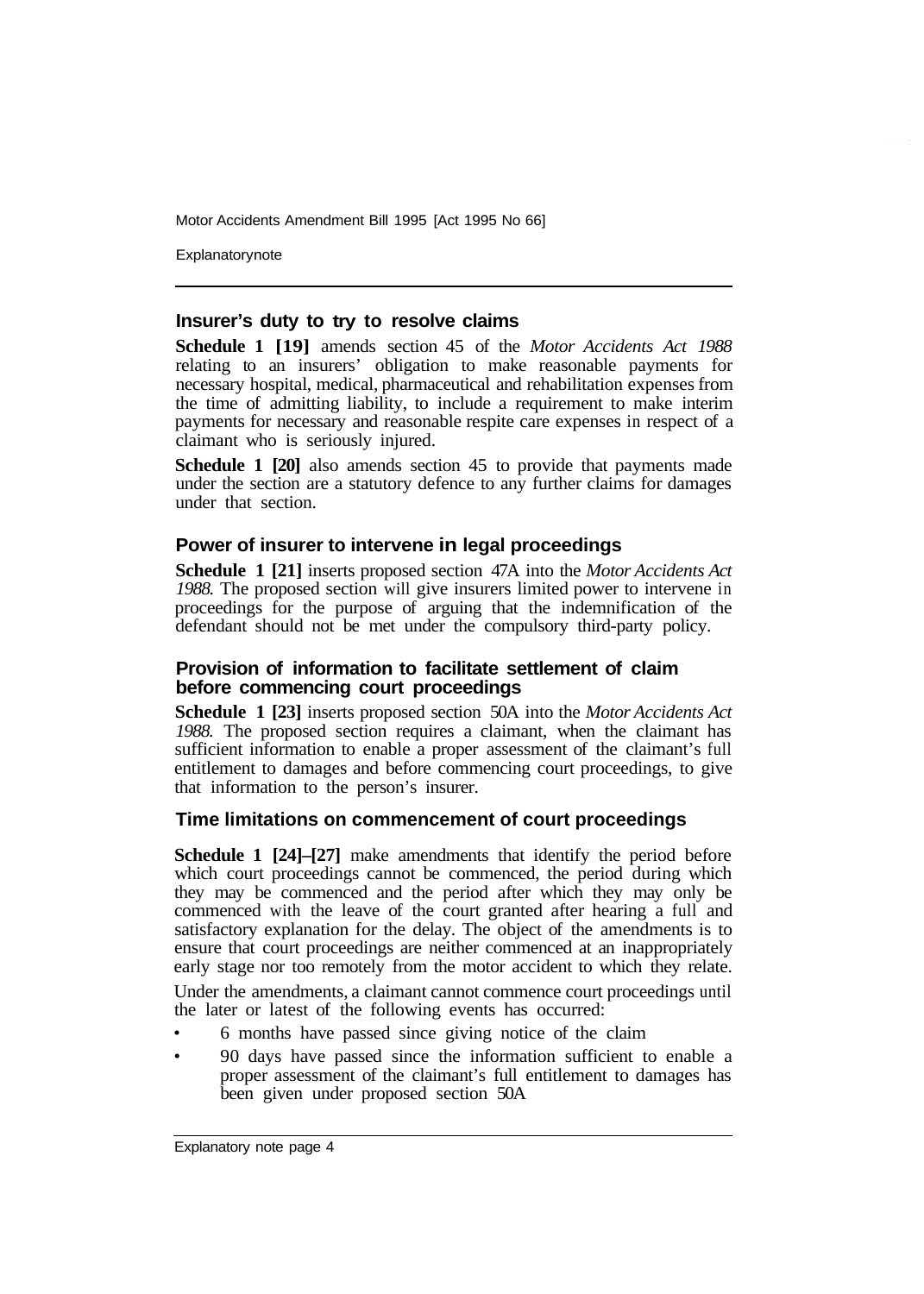Explanatorynote

if an offer of settlement has been made to the claimant, 28 days have passed since the claimant communicated his or her response to the offer.

The existing provision (in section  $52 \text{ } (3)$ ) that a claimant may commence court proceedings within 12 months after the date on which the claim is made without being required to give a full and satisfactory explanation for delay is replaced with a provision (in proposed section 52 (4)) that the proceedings may be commenced within 3 years after the date of the relevant motor accident or, in the case of a claim made in respect of a person's death, the date of death. The 3-year period is extended to the extent to which it falls within the 90-day or 28-day period referred to above so as to avoid any increase in leave applications to the court.

If an application is made to the court for leave to commence proceedings after the 3-year period (or the 3-year period as so extended) has expired, the court cannot grant leave unless, in addition to being provided with a full and satisfactory explanation for the delay, the total damages of all kinds likely to be awarded to the claimant if the claim succeeds will be not less than 25 per cent of the maximum amount that, at the date of the relevant motor accident, was determined under the *Motor Accidents Act 1988* in respect of non-economic loss.

# **Damages for future economic loss**

**Schedule 1 [29]** inserts proposed section 70A into the *Motor Accidents Act 1988* to prevent a court from awarding damages for future economic loss or damages for diminution of future economic capacity unless the claimant first satisfies the court that there is at least a 25 per cent likelihood that the claimant will sustain the future loss claimed.

# **Motor vehicles engaged in motor racing**

**Schedule 1 [32]** and **[33]** amend section 76 of the *Motor Accidents Act 1988* relating to the defence of voluntary assumption of risk. Generally the defence is not available in proceedings to which the Act applies. It is, however, to be available in relation to motor accidents that occur in the course of motor racing, whether the motor racing is an organised motor sports event or an activity that is an offence under section 4B of the *Traffic Act 1909.*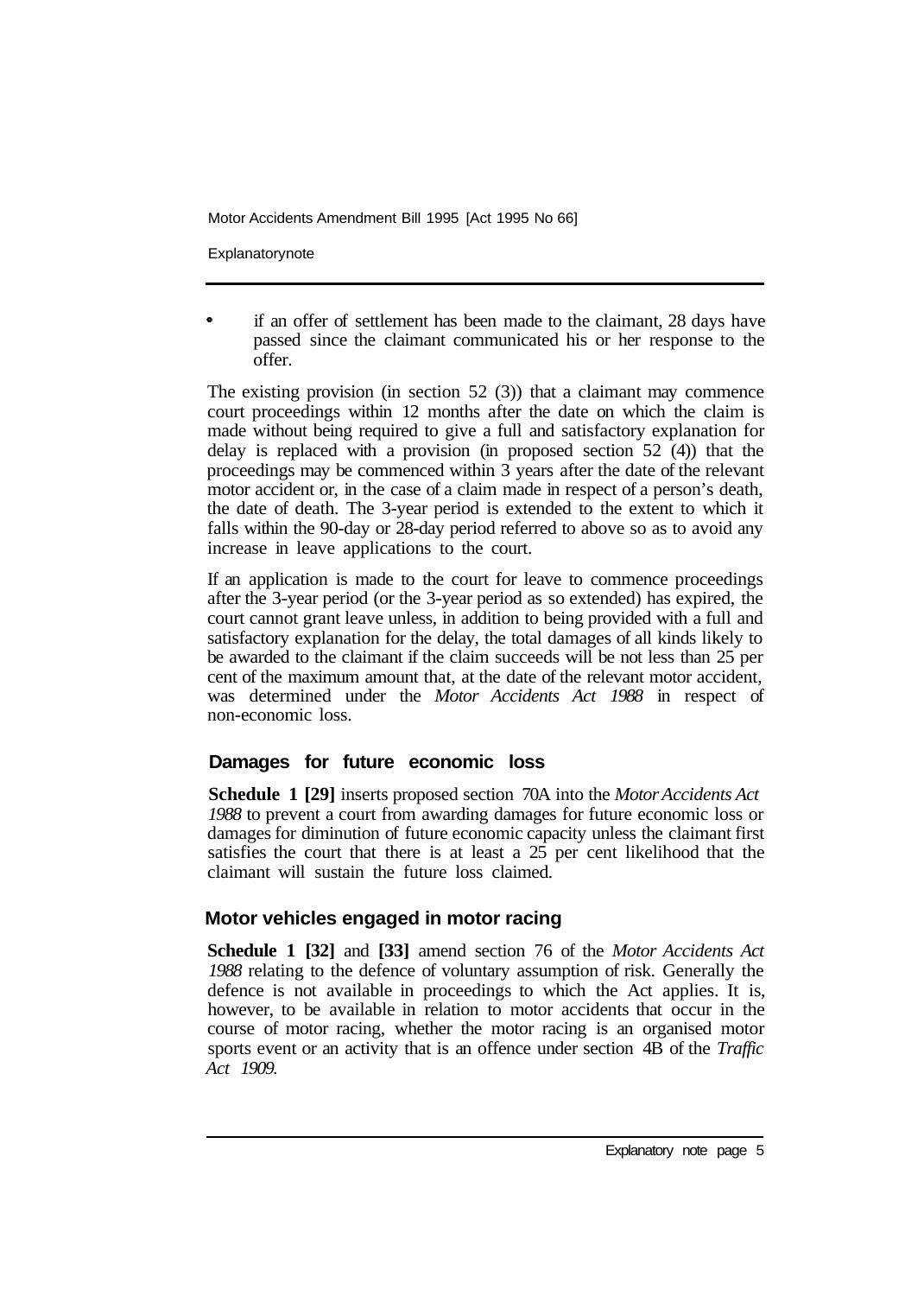Explanatory note

#### **Determination of non-economic loss**

**Schedule 1 [34]–[36]** make amendments to the *Motor Accidents Act 1988*  relating to the determination of non-economic loss. The existing section 79 (with the addition of a statement of its objects) will continue to apply to motor accidents that occurred before midnight on 26 September 1995. Proposed section 79A is to apply to motor accidents occurring after that time. Under the proposed section, new criteria are established that must be met by the claimant before damages for non-economic loss can be assessed. Firstly, significant impairment must be evidenced for at least a 12-month period (currently 6 months) and, secondly, the level of impairment must be at least 15 per cent of a most extreme case. Once the two thresholds are passed, damages are assessed in accordance with the provisions of the proposed section as a percentage of a most extreme case.

**Schedule 1 [37]** and **[38]** make consequential amendments.

**Schedule 1 [39]** will empower the regulations under the Act to adopt guidelines relating to the determination of non-economic loss.

#### **Proceedings for offences**

Schedule 1 [40] amends section 135 of the *Motor Accidents Act 1988* to provide that proceedings relating to the offence of making a false claim under section 65 may be commenced at any time within 2 years after the offence is committed.

#### **Miscellaneous minor amendments**

The proposed Act inserts some notes into the text of the *Motor Accidents Act 1988.* The amendment made by **Schedule 1 [5]** makes it clear that notes do not form part of the Act.

**Schedule 1 [12]** requires, so as to avoid the possibility of fraud, the report of a motor accident that must be given to the police within 28 days after the accident to be a written report.

Several provisions in the *Motor Accidents Act 1988* enable a court to "strike out" proceedings. Because of the insertion of a definition of *dismiss* in the *District Court Rules 1973* having effect from 23 June 1995, the power to strike out is being replaced with a power to "dismiss". The relevant amendments are made by **Schedule 1 [15], [16]** and **[18].**